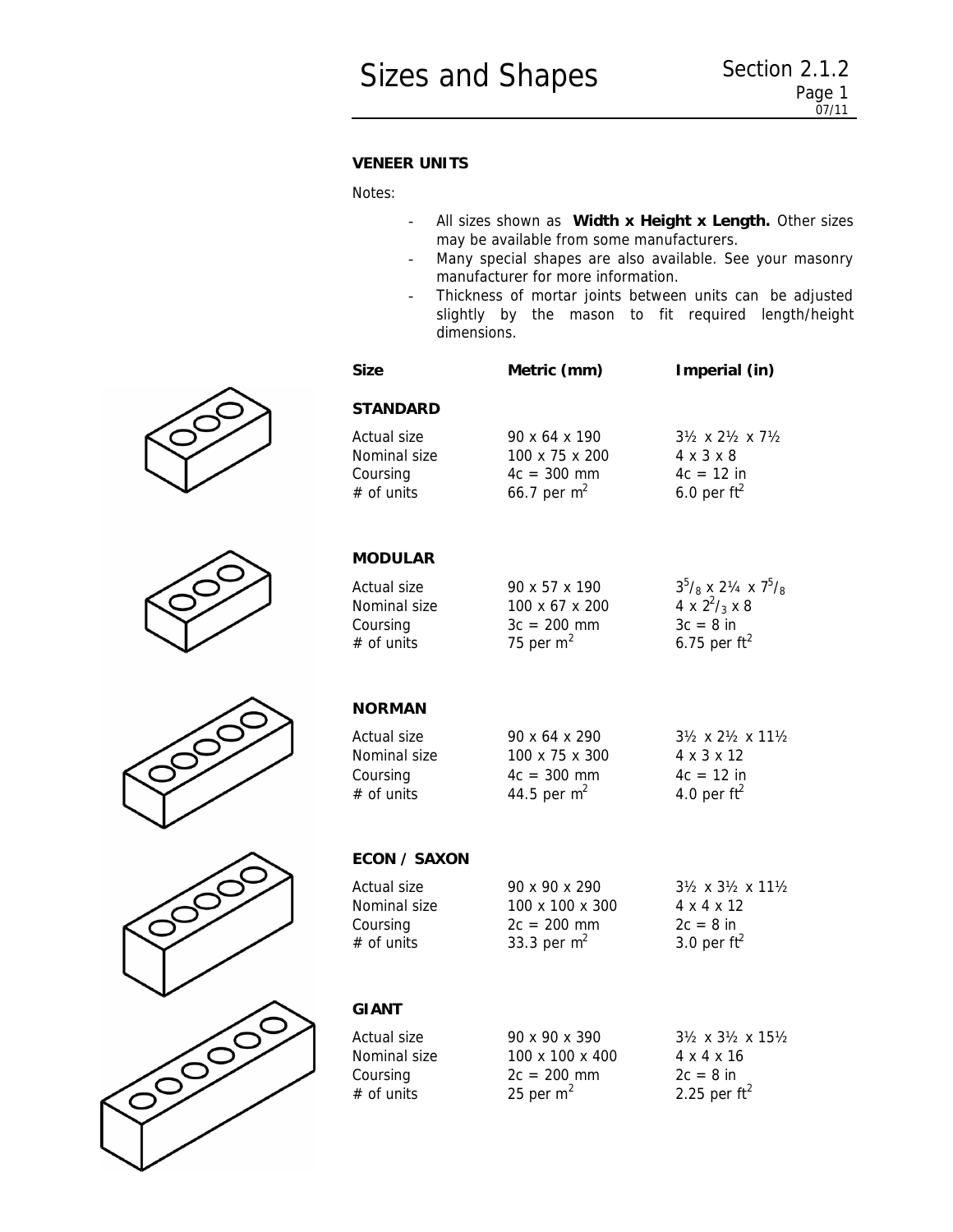# *STRUCTURAL UNITS*

See *Section 1.2.1* for information on structural design

# **Metric (mm) Imperial (in)**

# *300 (12") STRUCTURAL*

| 90 x 90 x 290     | $3\frac{1}{2} \times 3\frac{1}{2} \times 11\frac{1}{2}$ |
|-------------------|---------------------------------------------------------|
| 140 x 90 x 290    | $5\frac{1}{2} \times 3\frac{1}{2} \times 11\frac{1}{2}$ |
| 190 x 90 x 290    | $7\frac{1}{2} \times 3\frac{1}{2} \times 11\frac{1}{2}$ |
| (Nominal 100x300) | (Nominal 4x12)                                          |

### *400 (16") STRUCTURAL*

| 90 x 90 x 390     | $3\frac{1}{2} \times 3\frac{1}{2} \times 15\frac{1}{2}$ |
|-------------------|---------------------------------------------------------|
| 140 x 90 x 340    | $3\frac{1}{2} \times 3\frac{1}{2} \times 15\frac{1}{2}$ |
| 190 x 90 x 390    | $3\frac{1}{2} \times 3\frac{1}{2} \times 15\frac{1}{2}$ |
| (Nominal 100x400) | (Nominal 4x16)                                          |



### *SAMPLE SHAPES*

See manufacturer for full range of shapes available.